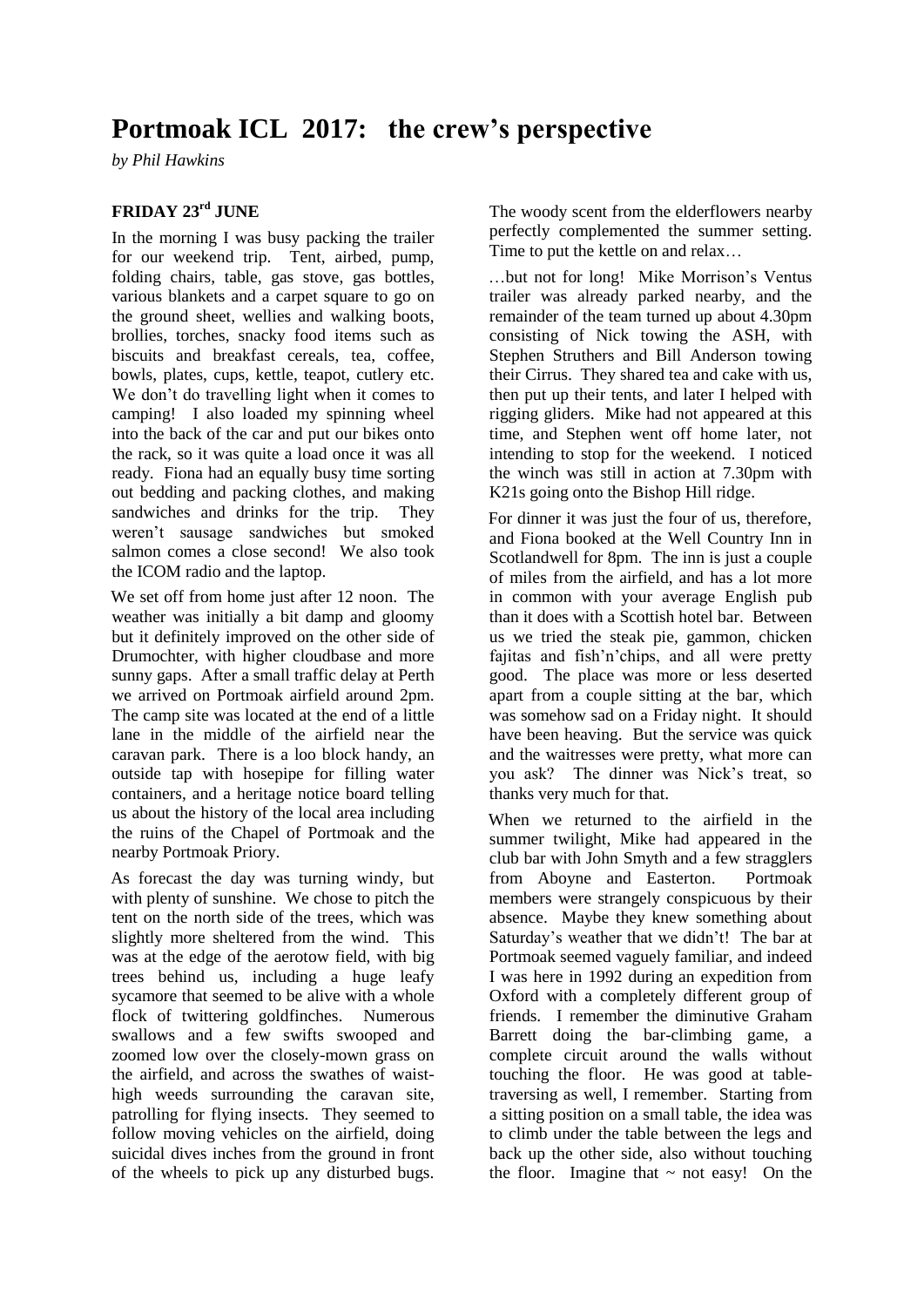same occasion long ago, another friend who is sadly no longer with us introduced a game called "poking your finger up the little green goblin's bum" which amused the girls.

Anyway, various wee drams were sampled and we retired to our tents about 11.30pm in the continuing 'summer dim.' The wind had died down to some extent, but the trees were still swishing softly as we climbed into bed. The only bird sounds at this time were occasional peeps from distant oystercatchers and curlews. The intermittent loud bangs from a crowscarer device at the far end of the airfield had mercifully been switched off overnight.

## **SATURDAY 24th JUNE**

We were awake early in the tent after a relatively cosy night's sleep. The morning sky was largely cloudy but with promising gaps letting in some sun here and there, and the wind was still brisk, flapping the tent madly at times. Cereal breakfast while looking at the view of Bishop Hill and spotting footpaths on it through the binoculars.

The morning briefing at 9.30am in the clubhouse was a bit long-winded and rambling at times but there was admittedly a lot of information to get through. We learned that assigned area tasks were set for all classes, mostly towards the north coast. The minimum task distance for the novices was something like 130km, the maximum for the pundits well over 700km. The forecast suggested a lot of wave activity with bars aligned north-south in the westerly wind.

I was involved then with getting the team and their gliders ready at the grid area, at the eastern end of the airfield. Nick has his own tow-out gear, so I helped Mike while Bill was still fettling. By the time I'd got Mike into position the rest of the grid was forming up around us. Nick and John Smyth in the ASH were first off to launch, but there was only one tug available so progress with launching was relatively slow. The other problem was that John Williams the local pundit had recommended a launch height of 3,500ft in order to give pilots a good chance of contacting the wave, so all aerotows were quite time-consuming.

Mike had discovered a problem with his GPS connections and was tinkering under his instrument panel cowling, so I phoned Fiona at the tent and asked her to help Bill with towing out the Cirrus, using our car. I was watching their progress across the airfield but they stopped short of the windsock where I had suggested they turn left towards the grid. Apparently the clutch in the car had started smoking and Fiona baled out in a hurry! I left the car parked with its bonnet up near the hedge to cool off, and a friendly neighbour towed Bill the rest of the way.

Portmoak being a huge club was fielding no less than four complete ICL teams, but the organisers were being very fair about the launch queue, only allowing the A team to be launched off with the visiting gliders. The B, C and D teams were placed at the end of the grid after all other competitors had lined up. Bill therefore ended up much nearer to the front of the queue than he initially expected.

Launches were interesting in the rough gusty wind, but at least no-one was coming back. Even the club gliders in the winch queue away to our left were heading straight onto Bishop Hill. I noticed the yellow Bocian was getting the best winch launches, at least 1500ft and maybe more. After Mike went off into a promising blue gap, Bill was only two places behind him in the queue, but had to simmer in frustration for an additional 12 minutes while the tug was re-fuelled. He got off without incident about 1.30pm.

Fiona and I then did a short expedition off site into Glenrothes to find the local Tesco. The car seemed to be running normally, except for the burning clutch smell, which I know from experience will take a week or two to wear off. Certain parts of Glenrothes are very run-down, to put it politely. I remember I have been here once before, as part of the 1992 expedition, to go tenpin bowling on a non-flying day. I wonder if the bowling alley is still there? On the way back to the airfield we called briefly at the Lochend Farm Shop and bought some scotch eggs to go with our Tesco sandwich lunches. Quite by chance we picked up a plain one and a chilli/garlic one, without noticing the difference in the labelling. Lucky, as I don't do 'hot' stuff, especially as we didn't realise the difference until after we had started eating them.

Before we had finished lunch back at the tent, Mike's Ventus appeared on the airfield and I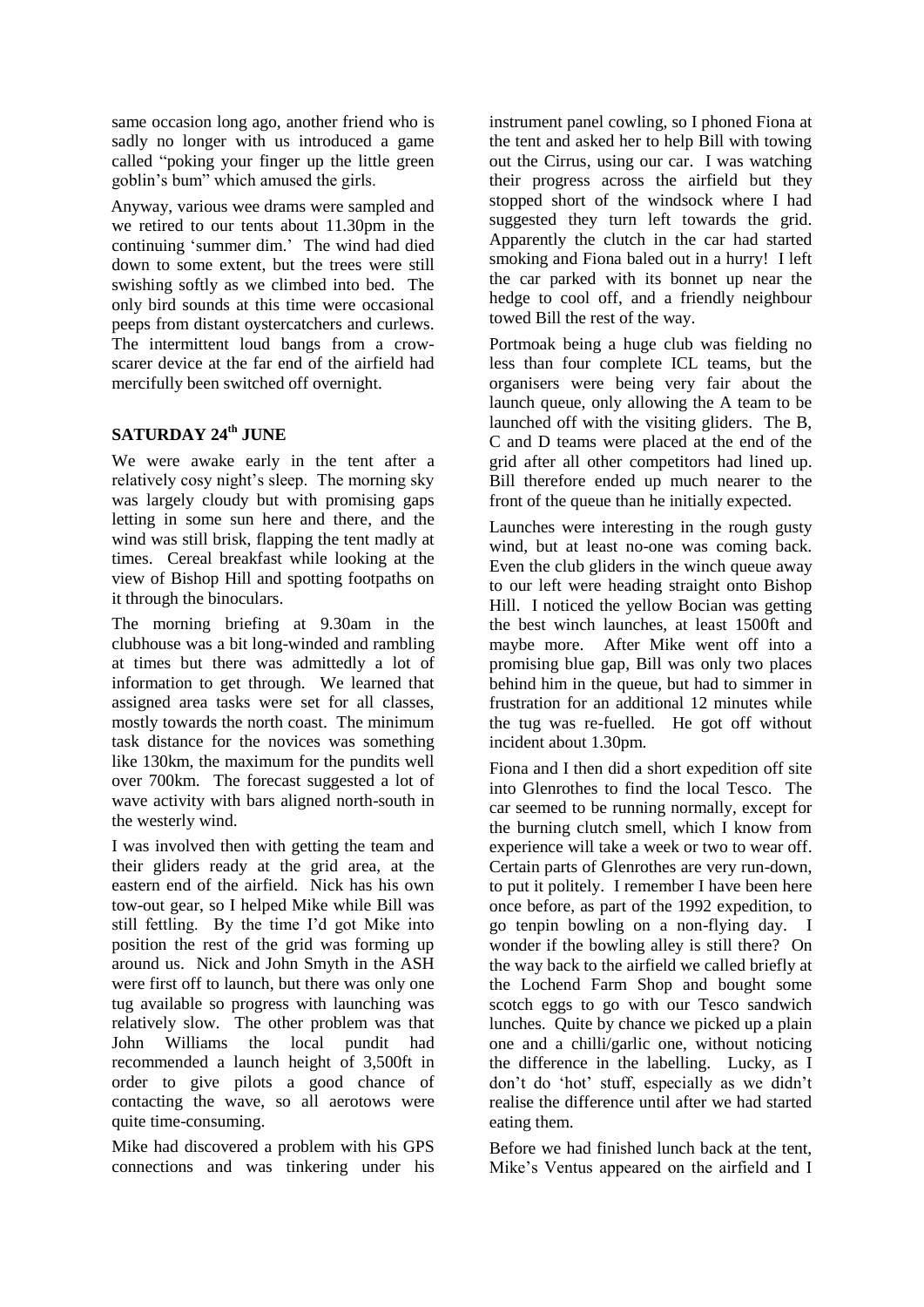towed him back to the trailer. He said the conditions were awful, he couldn't get any further than the other side of the loch. He hadn't contacted wave at all, but had spent his time on the hill repeatedly topping up to cloudbase and then making fruitless forays upwind. Bill also came back some time later, having found wave up to 4,500ft but was unable to do much with this. Nick and John Smyth, however, apparently completed the whole pundit task at heights up to 16,000ft. They hung about playing with the ridge for a while after finishing, but apparently it was still too rough up there. They said later the wind speed at 15,000ft was 65 knots.

So no retrieves required, crew and pilots were happy, the gliders were pegged out for the night, and once again the wind dropped a little towards dusk. The club had organised an American themed evening meal including BBQ ribs and fried chicken, burgers with bacon and cheese, sweetcorn and various salads. It wasn't bad and we were all hungry, but debatable whether it was worth £15 each. The cash and carry desserts afterwards would have been best avoided, but Fiona fetched me a cheesecake with fruit topping and ice cream. Just a bit too much after what was already a good feed.

Julia Henderson was there chatting happily with Fiona at one point, and she wants to order more CGC shirts, but I think she will look at what is available on the Zippy Embroidery web site before ordering.

## **SUNDAY 25th JUNE**

I woke briefly at 3.30am, disturbing herons and rabbits on the airfield, and stood for a while admiring the peachy pre-dawn glow framing the edges of Bishop Hill. The sparkly orange pinpoints of streetlights in Kinnesswood village were curling their way up the left-hand slope. That was a magic moment. Breakfast about 6.30am next time I woke up, in warm sunshine under a largely clear sky, although deputy crew (Fiona) continued snoozing until about 8am. The wind at the camp site was definitely lighter today, but out on the airfield it seemed just as bad if not worse, and the sky looked less wavy than yesterday. Fewer blue holes in the cloud, which seemed more ragged and fragmentary.

I took the laptop to the clubhouse about 8am to catch up with writing, as the battery had died last night. It appeared that Nick had flown 530km yesterday, much to his surprise. He had calculated it to be much less. The unluckiest pilot yesterday was Amy-Jo Randalls, one of the Portmoak novices. She had flown 45km and landed out north of Dundee, far exceeding all other novices, but scored zero because she didn't fly through the start line. That was a bit harsh, I thought. To keep the true spirit of the ICL she could have been scored from takeoff. The Sunday forecast at the 9.30am briefing seemed a bit optimistic to me, but they were saying the wave wasn't expected to last all day. All classes were given the same assigned area task that the novices had yesterday, to keep the flying times short. Prizegiving was scheduled for 5pm after a hopefully early finish.

First launch was due at 11am so it was all systems go to get the team onto the grid. Nick had found one of the local juniors to be his P2 for the day, in the regrettable absence of any other interested Feshie members. They were manoeuvring the ASH into position while I towed out Mike's Ventus behind his car. Bill had finished fettling before we had done with the car, but he had to wait a few minutes as I didn't want the Astra clutch burnt out completely! The tickover rate is definitely too high. Eventually we were all ready, the Pawnee tug was parked at the front of the grid and we were just waiting for 11am and the signal to go. 11am came and ... and ... and ... the tug pilot decided to taxi off for re-fuelling! As you can imagine, a few heads were being scratched vigorously at this point.

Anyway by about 11.20 launches were happening into the scrambled egg sky. Once again progress was extremely slow, only three or four launches per hour due to the fact that only the one tug was available and all launches were going high.

The steady gale blowing across Portmoak airfield is the abiding memory of this weekend. Most people were wearing their winter jackets and at times I wished I hadn't left mine in the tent. Today the ASH and the Ventus were adjacent in the queue, with Bill's Cirrus much further back. John Smyth was helping so that made things easier. With his engineer's ingenuity he was able to carry out a temporary repair to the canopy catch on Bill's